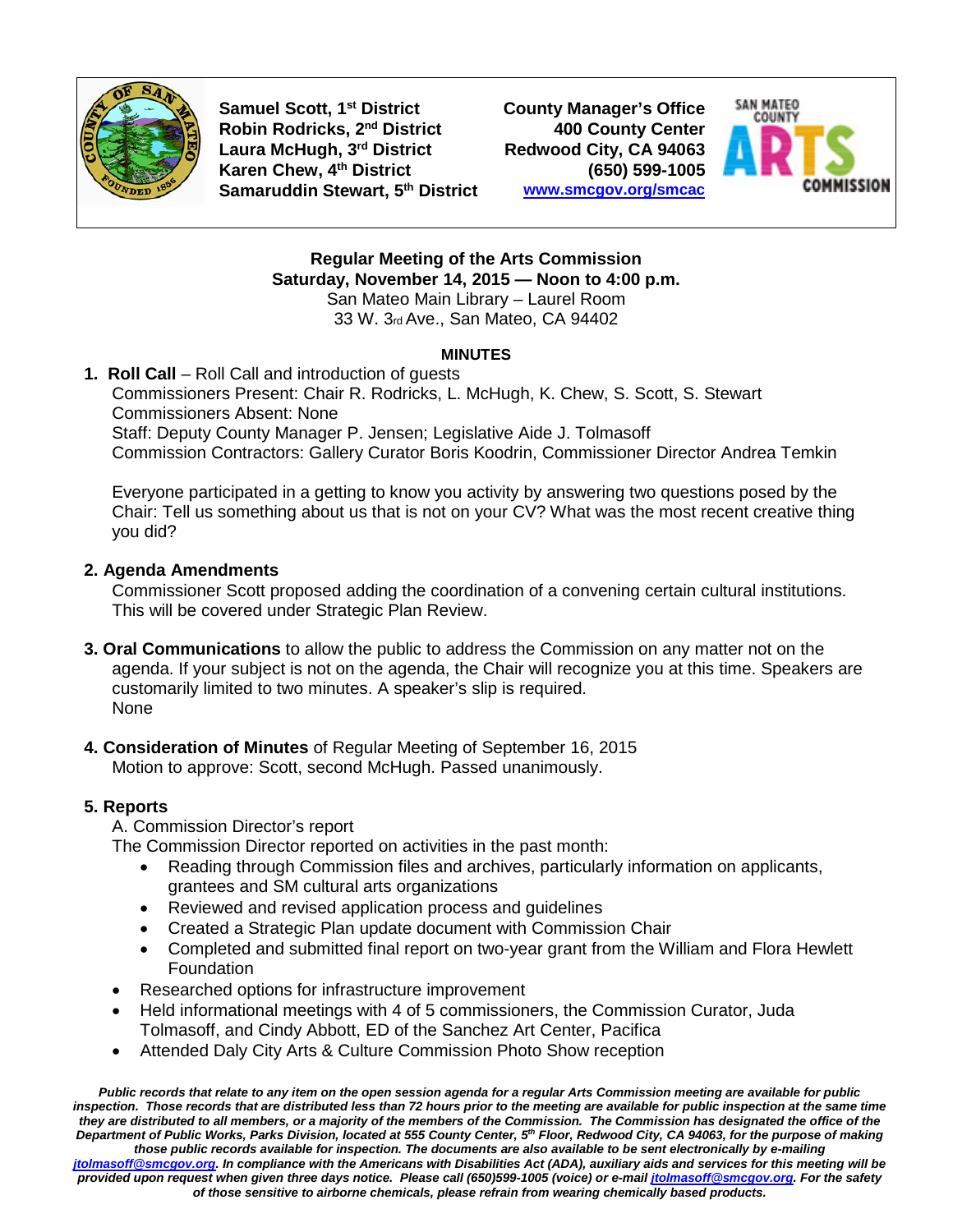### B. Curator's report

1) **Caldwell Gallery-** we are just coming off of the Recovery Happens exhibit and the Disabilities Showcase that ran concurrently at Caldwell Gallery in September and October. Both exhibits were well received and Disabilities Showcase coordinator Craig McCulloh reported that they sold a substantial amount of artwork on their closing nights auction.

In the months of November and December we will be exhibiting the large paintings of artists Sheila Finch and Kit Colman. The response so far has been fantastic and one week into the exhibit we are reporting one sale currently in progress for \$4200.

2) **Community Gallery** – Also as part of Recovery Month we have just finished an exhibition by Michael Broadhurst in the Community Gallery. Michael is a client of Abilities United. No sales to report at this time.

Currently we are displaying the colorful abstract paintings of artist Maureen Grimm until the end of December.

3) **Rotunda Gallery** The large head sculptures and totems of Danielle Fafchamps are on display in the Rotunda until December 30. The exhibit "Being In the Here and Now" includes the use of clay, bronze, pigments, recycled steel and copper. We are happy to report one sale totaling \$4,050 in October.

Our net sales for October are \$8250. I will be submitting an exhibition schedule for 2016 at our next meeting in January.

## **6. Action Items**

A. Revise and update Grant Program guidelines and application process. Commission Director Temkin presented the recommendations to revise the grant application process and guidelines.

Deputy County Manager Jensen suggested that the Commission consider awarding two-year funding in coordination with the County's two-year budget cycle. The Commission will look at developing the process to carry this out, such as starting with a possible 18-month cycle.

Motion: Commissioner Chew made the motion to approve the recommendations with the addition of an option for organizations to apply for two year grant cycle with the second year's funding based on approval of an at end of first year. Commissioner Scott seconded. The motion was unanimously approved.

## **7. Staff and Commission reports**

Legislative Aide J. Tolmasoff:

- Supervisor Groom emailed Superintendent Ann Campbell at the County Office of Education regarding the process for soliciting and awarding 2015-16 Teacher Visual Arts Mini-Grants.
- The Arts Commission website is in the process of being updated with current information.
- The schedule for next year's meetings has been set and distributed to Commissioners.
- Ms. Tolmasoff attended the North Fair Oaks Forward Public Art Committee meeting. The painted utility box and silhouette sculptures have become a popular part of the community. The Committee is working on expanding the painted utility boxes project. The Chair thanked Deputy

County Manager Jensen for suggesting that the Arts Commission become involved with the North Fair Oaks Forward Public Art project.

*Public records that relate to any item on the open session agenda for a regular Arts Commission meeting are available for public inspection. Those records that are distributed less than 72 hours prior to the meeting are available for public inspection at the same time they are distributed to all members, or a majority of the members of the Commission. The Commission has designated the office of the Department of Public Works, Parks Division, located at 555 County Center, 5th Floor, Redwood City, CA 94063, for the purpose of making those public records available for inspection. The documents are also available to be sent electronically by emailin[g jtolmasoff@smcgov.org.](mailto:jtolmasoff@smcgov.org) In compliance with the Americans with Disabilities Act (ADA), auxiliary aids and services for this meeting will be provided upon request when given three days notice. Please call (650)599-1005 (voice) (voice) or e-mail [jtolmasoff@smcgov.org..](mailto:jtolmasoff@smcgov.org) For the safety of those sensitive to airborne chemicals, please refrain from wearing chemically based products.*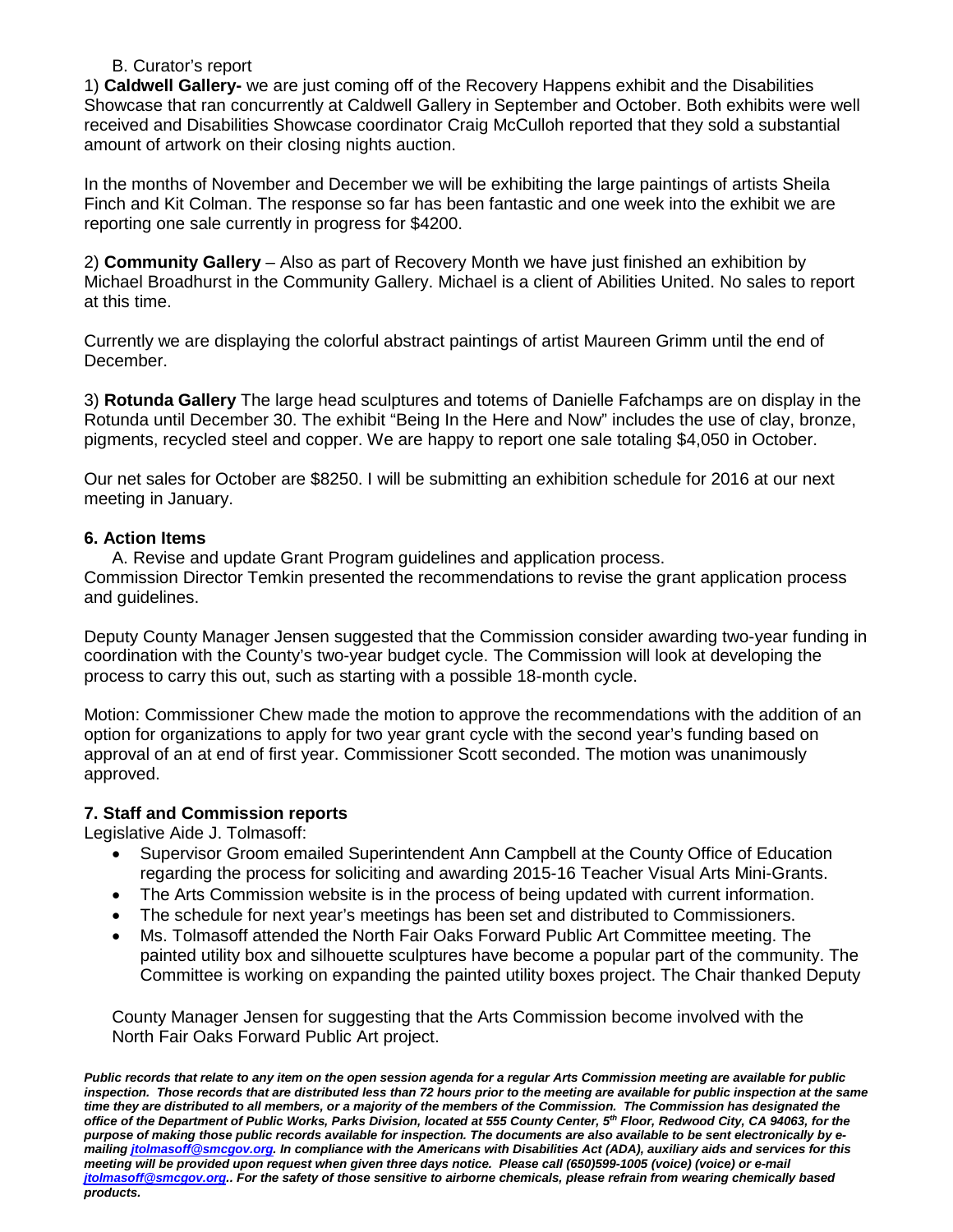Commission Chair R. Rodricks:

- Commissioner Stewart and the Chair attended Daly City Arts & Culture Commission Photo Show Reception
- The Americans for the Arts annual conference will be in San Francisco June 2017. The Commissioners are strongly recommended to attend. Suggests that the Commission look into setting aside money in the budget to offer scholarships to arts organizations to attend.
- Called the Commissioners attention to Sustain Arts, an online resource for information on local, regional and national cultural assets.

Commissioner Scott noted another excellent resource for the Commissioners, Building Public Will for Arts and Culture, which can be found at artsmidwest.org.

Commissioner McHugh:

- Coastside Open Studios is this Saturday and Sunday.
- December 30, 2015 is the deadline to submit for Silicon Valley Open Studios.

Commissioner Stewart:

- Attended the San Francisco/Silicon Valley Art Fair. This is the 2nd year it has been held.
- Attended the Western Museums Association conference in San Jose.

Commissioner Chew congratulated San Mateo actors who were performing in Chicago.

## **8. Discussion Items**

A. Review of Strategic Plan: what we've accomplished, what are our priorities for the next 20 months, who will work on what.

Documents attached for reference:

- 1. Status Update on action items from the Strategic Plan
- 2. Marketing Plan Draft

The Commissioners reviewed the status of objectives and action items from the 2012-2017 Strategic Plan. Some items were no longer applicable or deemed unable to carry out in the next 18 months. Commissioner McHugh reviewed a proposal to focus in the near term on building the Commission's social media presence by growing elist and increasing followers. In the longer term she proposed the Commission develop a formal strategic marketing plan.

The Commissioners prioritized the remaining action items. The top three priorities for the next 18 months are:

- 1) Raising Public Visibility for the grants program, Commission activities and the San Mateo arts sector;
- 2) Pursuing Partnership Opportunities with other County commissions and departments, arts organizations and other arts supportive entities; and
- 3) Scale the Commission's Digital Presence with an improved website and use of social media to promote the Commission's galleries and individual artists.

All Commissioners will:

- Be "ambassadors" in their districts and facilitate communication between arts organizations, the Commission and the public
- Communicate Commission activities and activities in their distracts on a regular basis with their **Supervisor**
- Alert Commissioner Stewart about events and other photo opportunities in their districts

*Public records that relate to any item on the open session agenda for a regular Arts Commission meeting are available for public inspection. Those records that are distributed less than 72 hours prior to the meeting are available for public inspection at the same time they are distributed to all members, or a majority of the members of the Commission. The Commission has designated the office of the Department of Public Works, Parks Division, located at 555 County Center, 5th Floor, Redwood City, CA 94063, for the purpose of making those public records available for inspection. The documents are also available to be sent electronically by e-mailing [jtolmasoff@smcgov.org.](mailto:jtolmasoff@smcgov.org) In compliance with the Americans with Disabilities Act (ADA), auxiliary aids and services for this meeting will be provided upon request when given three days notice. Please call (650)599-1005 (voice) or e-mai[l jtolmasoff@smcgov.org.](mailto:jtolmasoff@smcgov.org) For the safety* 

*of those sensitive to airborne chemicals, please refrain from wearing chemically based products.*